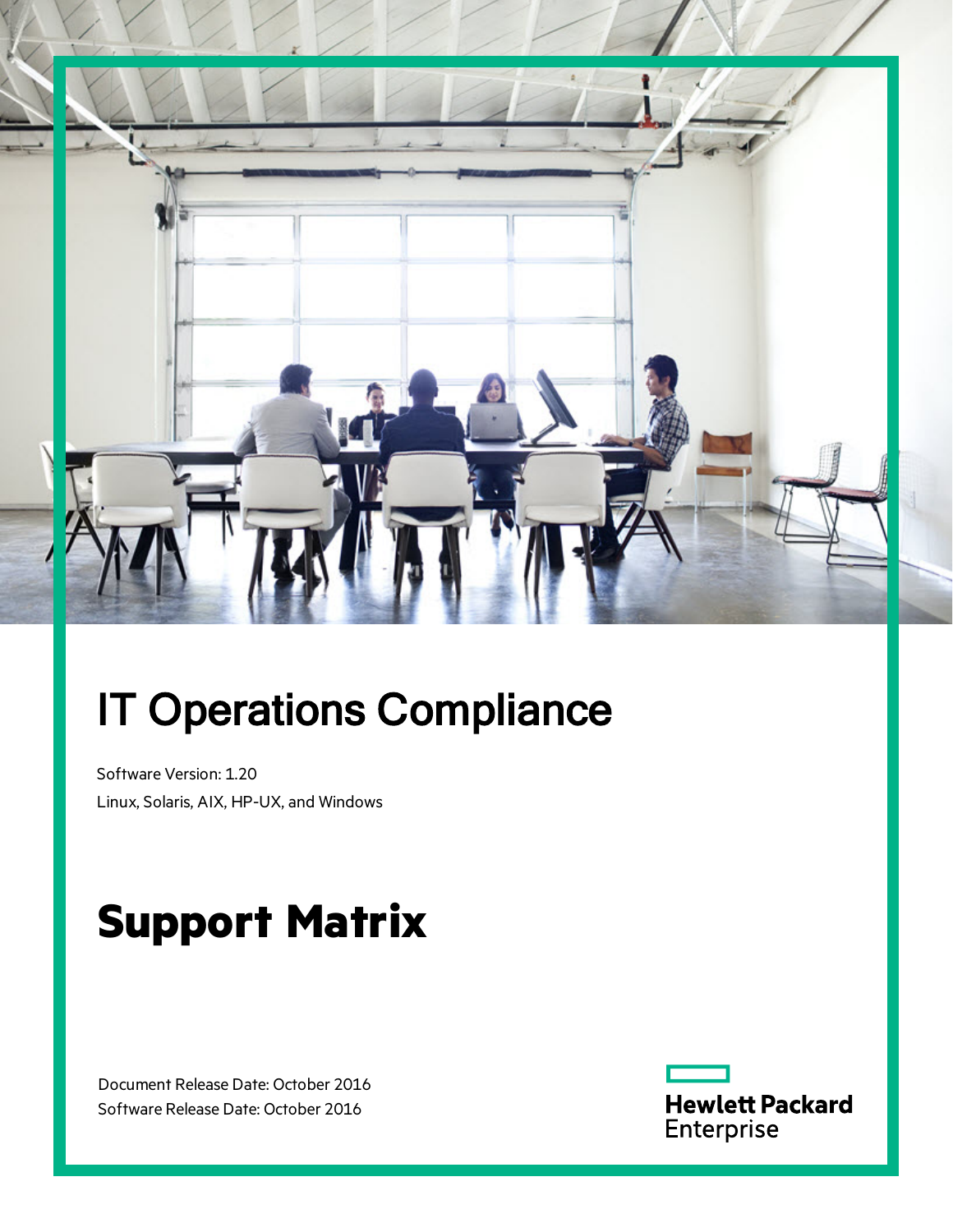### Legal Notices

#### Warranty

The only warranties for Hewlett Packard Enterprise products and services are set forth in the express warranty statements accompanying such products and services. Nothing herein should be construed as constituting an additional warranty. Hewlett Packard Enterprise shall not be liable for technical or editorial errors or omissions contained herein. The information contained herein is subject to change without notice.

### Restricted Rights Legend

Confidential computer software. Valid license from Hewlett Packard Enterprise required for possession, use or copying. Consistent with FAR 12.211 and 12.212, Commercial Computer Software, Computer Software Documentation, and Technical Data for Commercial Items are licensed to the U.S. Government under vendor's standard commercial license.

#### Copyright Notice

© 2015 - 2016 Hewlett Packard Enterprise Development LP

#### Trademark Notices

Adobe™ is a trademark of Adobe Systems Incorporated.

Microsoft® and Windows® are U.S. registered trademarks of Microsoft Corporation.

UNIX® is a registered trademark of The Open Group.

This product includes an interface of the 'zlib' general purpose compression library, which is Copyright © 1995-2002 Jean-loup Gailly and Mark Adler.

### Documentation Updates

To check for recent updates or to verify that you are using the most recent edition of a document, go to: <https://softwaresupport.hpe.com/>.

This site requires that you register for an HP Passport and to sign in. To register for an HP Passport ID, click **Register** on the HPE Software Support site or click **Create an Account** on the HP Passport login page.

You will also receive updated or new editions if you subscribe to the appropriate product support service. Contact your HPE sales representative for details.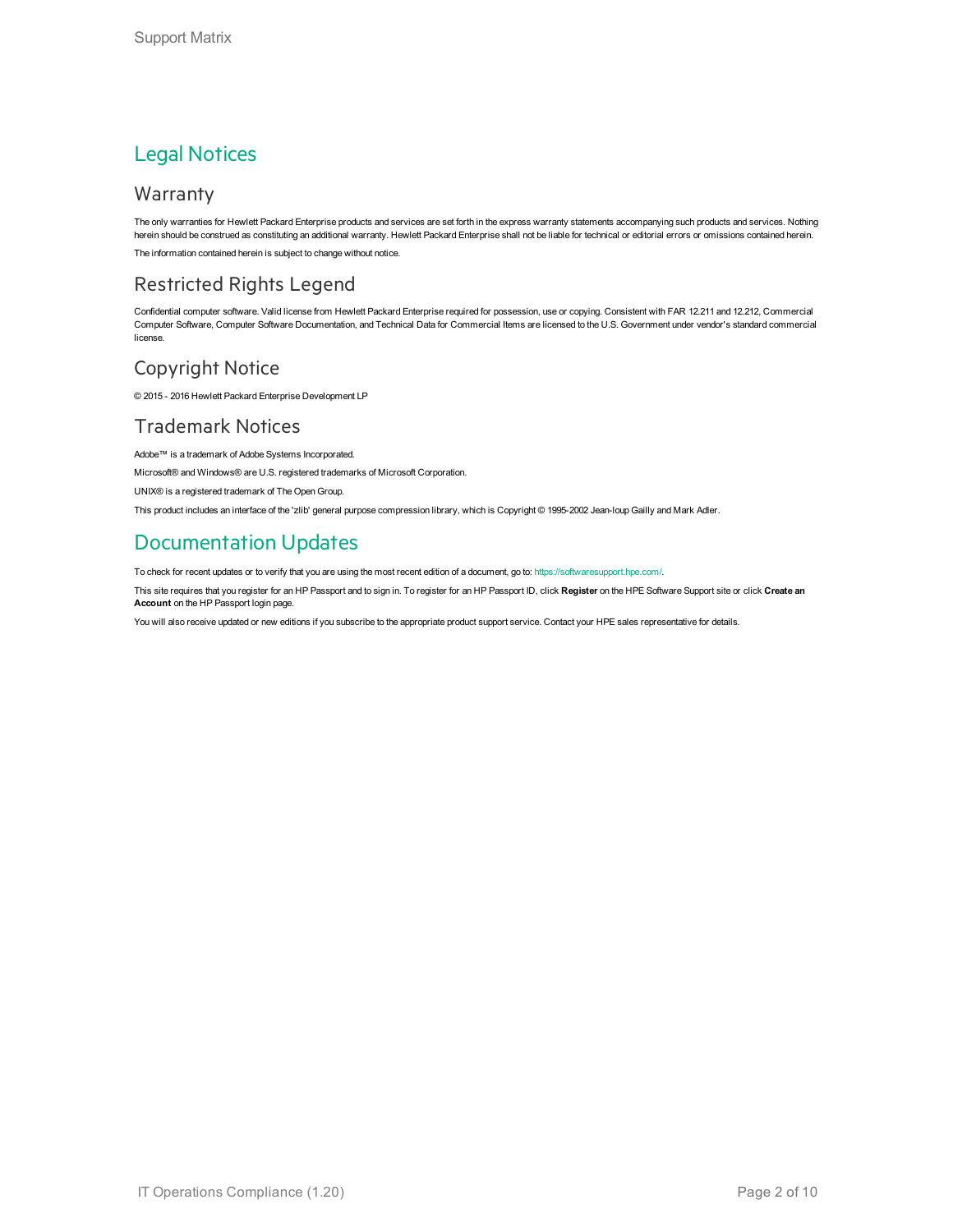### **Support**

Visit the HPE Software Support site at: <https://softwaresupport.hpe.com/>.

Most of the support areas require that you register as an HP Passport user and to sign in. Many also require a support contract. To register for an HP Passport ID, click **Register** on the HPE Support site or click **Create an Account** on the HP Passport login page.

To find more information about access levels, go to: <https://softwaresupport.hpe.com/web/softwaresupport/access-levels>.

**HPE Software Solutions Now** accesses the HPSW Solution and Integration Portal website. This site enables you to explore HPE Product Solutions to meet your business needs, includes a full list of Integrations between HPE Products, as well as a listing of ITIL Processes. The URL for this website is [https://softwaresupport.hpe.com/km/KM01702731.](https://softwaresupport.hpe.com/km/KM01702731)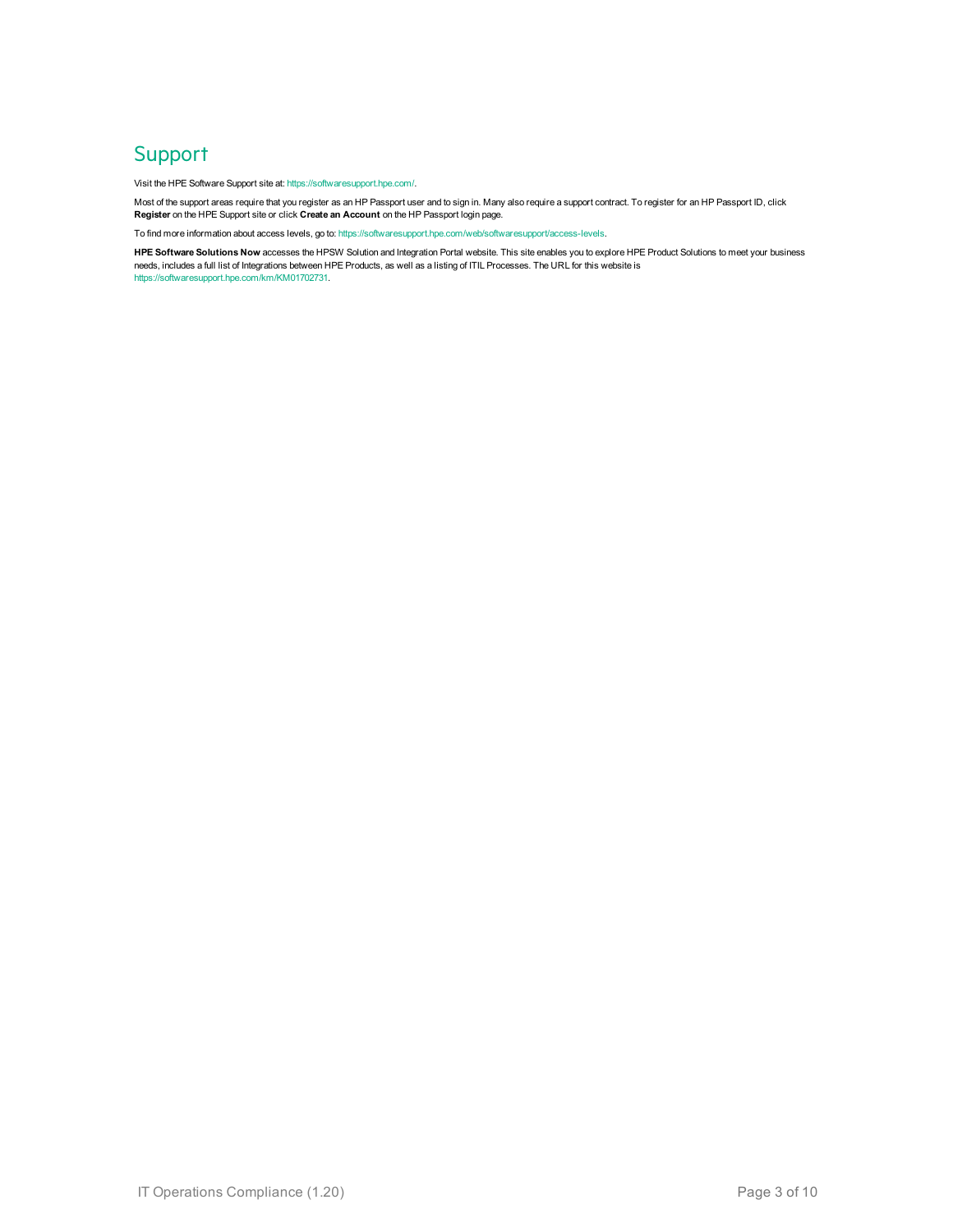# **Contents**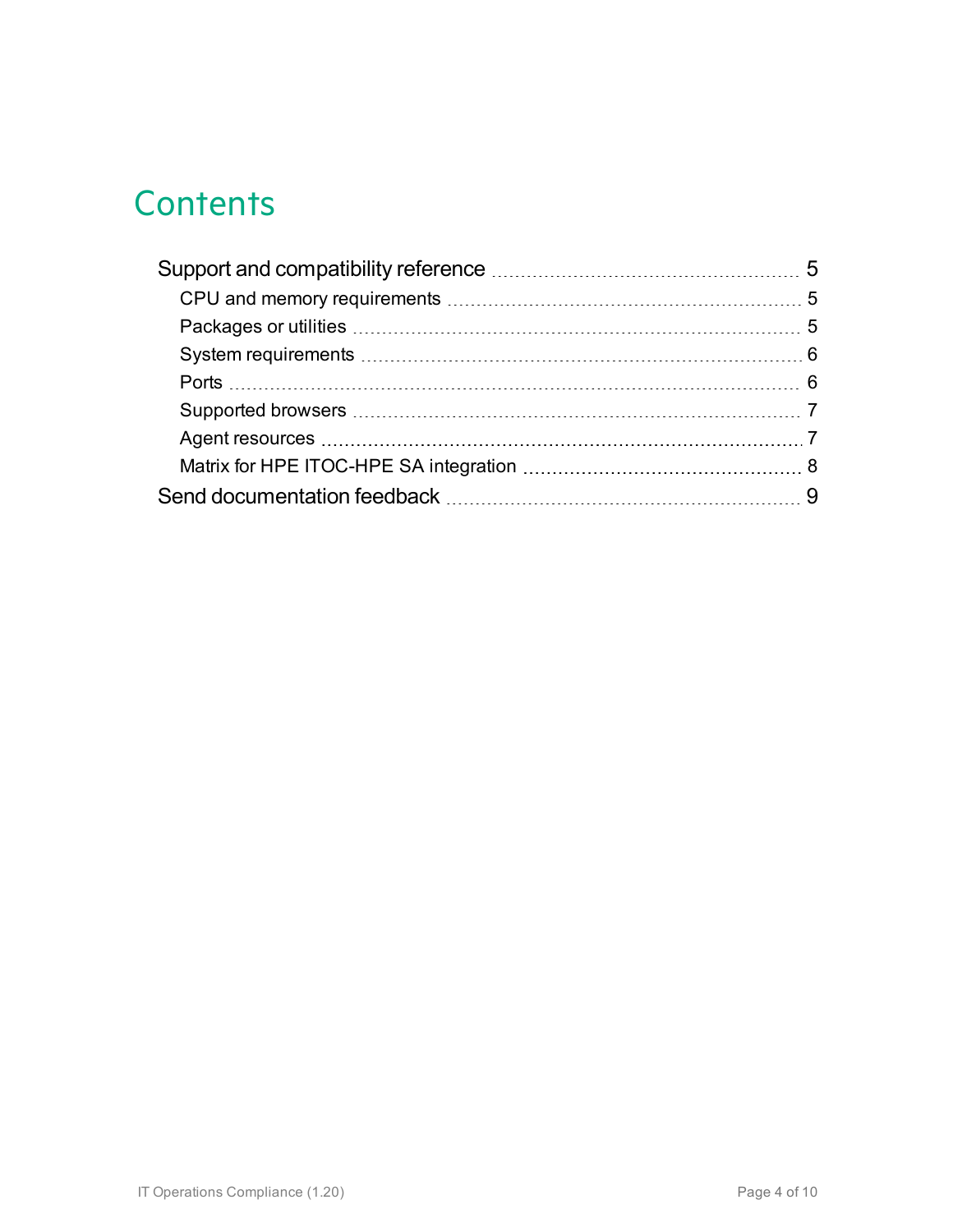# <span id="page-4-0"></span>Support and compatibility reference

This topic provides platform information and other prerequisites for HPE ITOC installation and use.

HPE ITOC has been tested and can be installed on the following OS platforms:

- <sup>l</sup> Red Hat Enterprise Linux 6.*x* x64
- Red Hat Enterprise Linux 7.x x64
- $\cdot$  CentOS 6.4  $\times$ 64
- $\cdot$  CentOS 7  $x64$
- Oracle Enterprise Linux (OEL) 6.2 x64
- $\cdot$  OEL 7  $x64$

In addition, HPE ITOC supports the following platforms through HPE Server Automation (HPE SA) integration:

- $\bullet$  AIX 7.1
- HP-UX 11.31 IA64
- Solaris  $11 (x86)$

### <span id="page-4-1"></span>CPU and memory requirements

- $.8$  CPU
- $\cdot$  16 GB RAM
- $-40$  GB disk

### <span id="page-4-2"></span>Packages or utilities

The following packages or command-line utilities must be installed on your system:

- $\bullet$  unzip
- $\bullet$  patch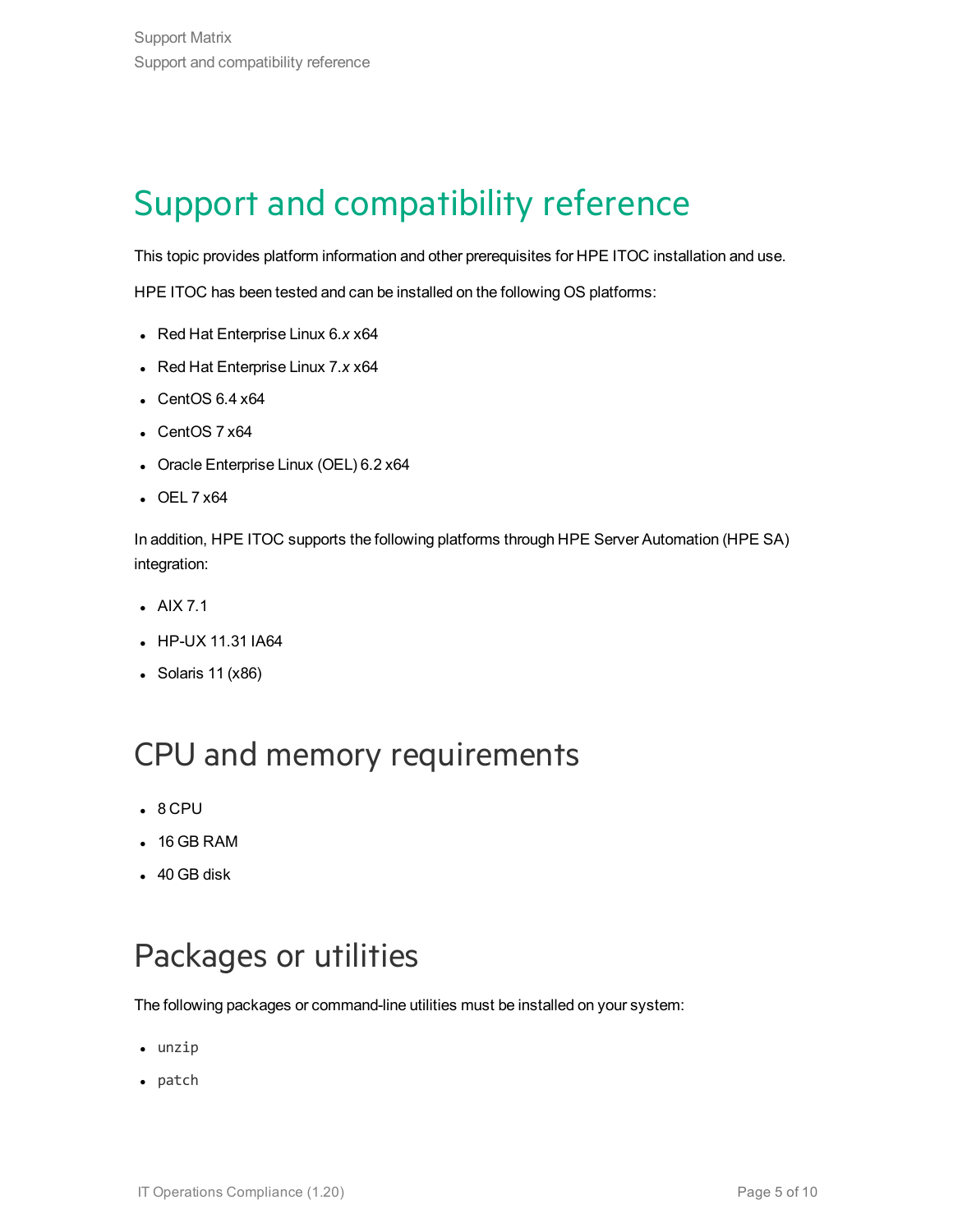Support Matrix Support and compatibility reference

- $\cdot$  tar
- $\cdot$  grep
- sed
- cpio
- $\cdot$  ssl
- $\cdot$  ssh
- $\cdot$  rpm
- libcrypto.so (if ITOC-included database is installed. Includes openssl)
- libssl.so (if ITOC-included database is installed. Includes openssl)

### <span id="page-5-0"></span>System requirements

- Ulimit: Minimum 4096
- Locale: en\_US.utf8 or en\_US.UTF-8

### <span id="page-5-1"></span>**Ports**

| Server/Agent       | <b>Port</b> | <b>Protocol</b> | <b>Usage</b>                                                                                                           |  |  |
|--------------------|-------------|-----------------|------------------------------------------------------------------------------------------------------------------------|--|--|
| <b>ITOC</b> server | 4505        | TCP.            | Salt master publisher.                                                                                                 |  |  |
| <b>ITOC</b> server | 5432        | <b>TCP</b>      | PostgreSQL default port. This port is configurable when<br>installing HPE ITOC, including the PostgreSQL installation. |  |  |
| <b>ITOC</b> server | 7770        | TCP             | <b>JBoss HTTP</b>                                                                                                      |  |  |
| <b>ITOC</b> server | 7772        | TCP             | <b>JBoss management</b>                                                                                                |  |  |
| <b>ITOC</b> server | 7778        | TCP             | Salt master                                                                                                            |  |  |
| <b>ITOC</b> server | 9000        | <b>TCP</b>      | User interface (UI)                                                                                                    |  |  |
| <b>ITOC</b> server | 9200        | TCP             | Organizations Administration UI                                                                                        |  |  |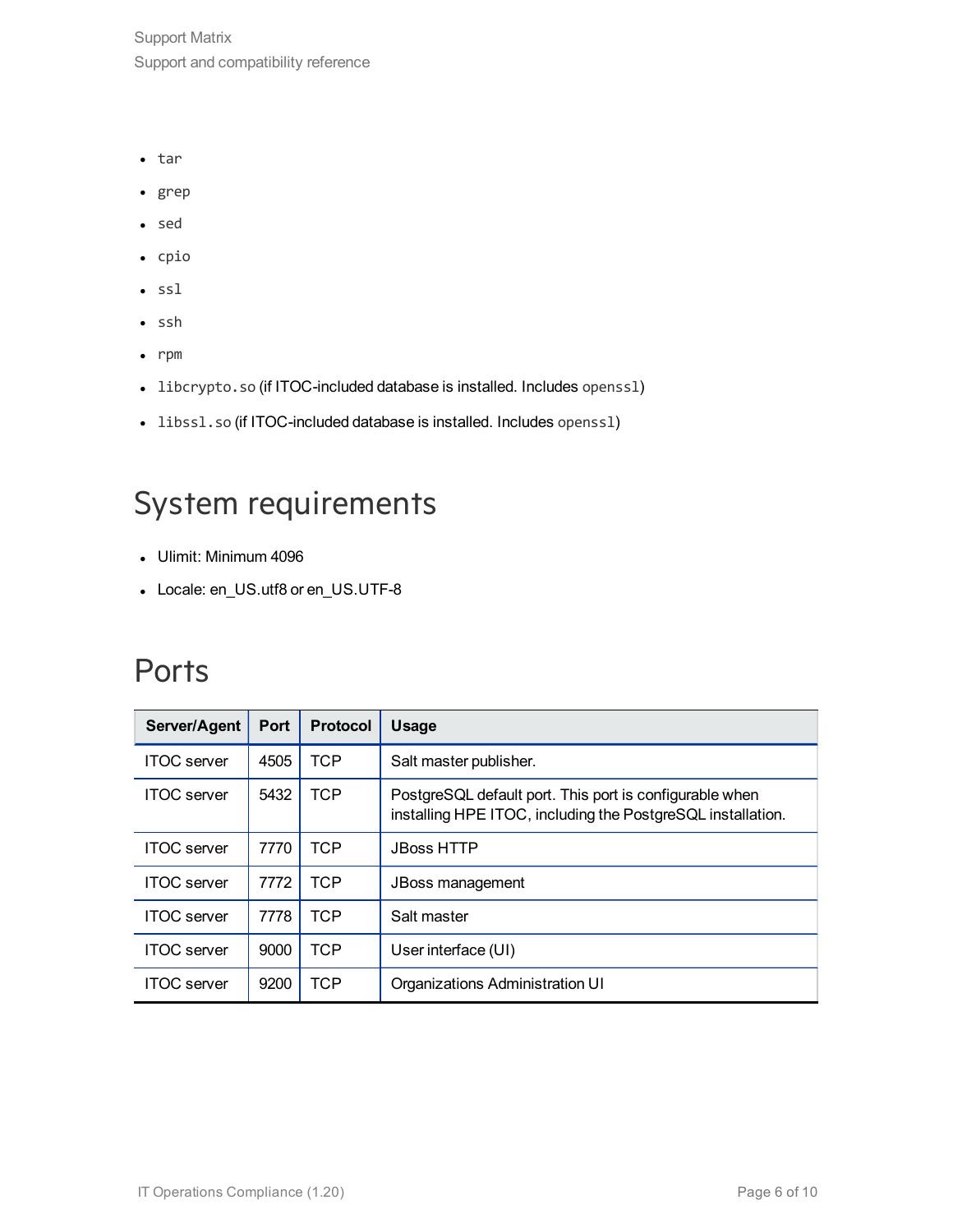## <span id="page-6-0"></span>Supported browsers

- Internet Explorer 10
- Internet Explorer 11
- Firefox
- Chrome

## <span id="page-6-1"></span>Agent resources

HPE ITOC supports the following agent resources:

- $\cdot$  CentOS 5 x64
- $\cdot$  CentOS 6 x64
- $\cdot$  CentOS 7  $x64$
- Microsoft Windows 7 x64
- $\bullet$  Microsoft Windows 8 x64
- Microsoft Windows 8.1 x64
- Microsoft Windows Server 2008 R2 x64
- Microsoft Windows Server 2012 R2 x64
- Microsoft Windows Server 2012 x64
- $\cdot$  OEL 5  $x64$
- $\cdot$  OEL 6  $x64$
- $\cdot$  OEL 7  $x64$
- $\cdot$  RHEL 5 x64
- $\cdot$  RHEL 6 x64
- $\cdot$  RHEL 7  $x64$
- SLES 10
- $\bullet$  Ubuntu 12.04 LTS  $x64$
- $\bullet$  Ubuntu 14.04 LTS  $x64$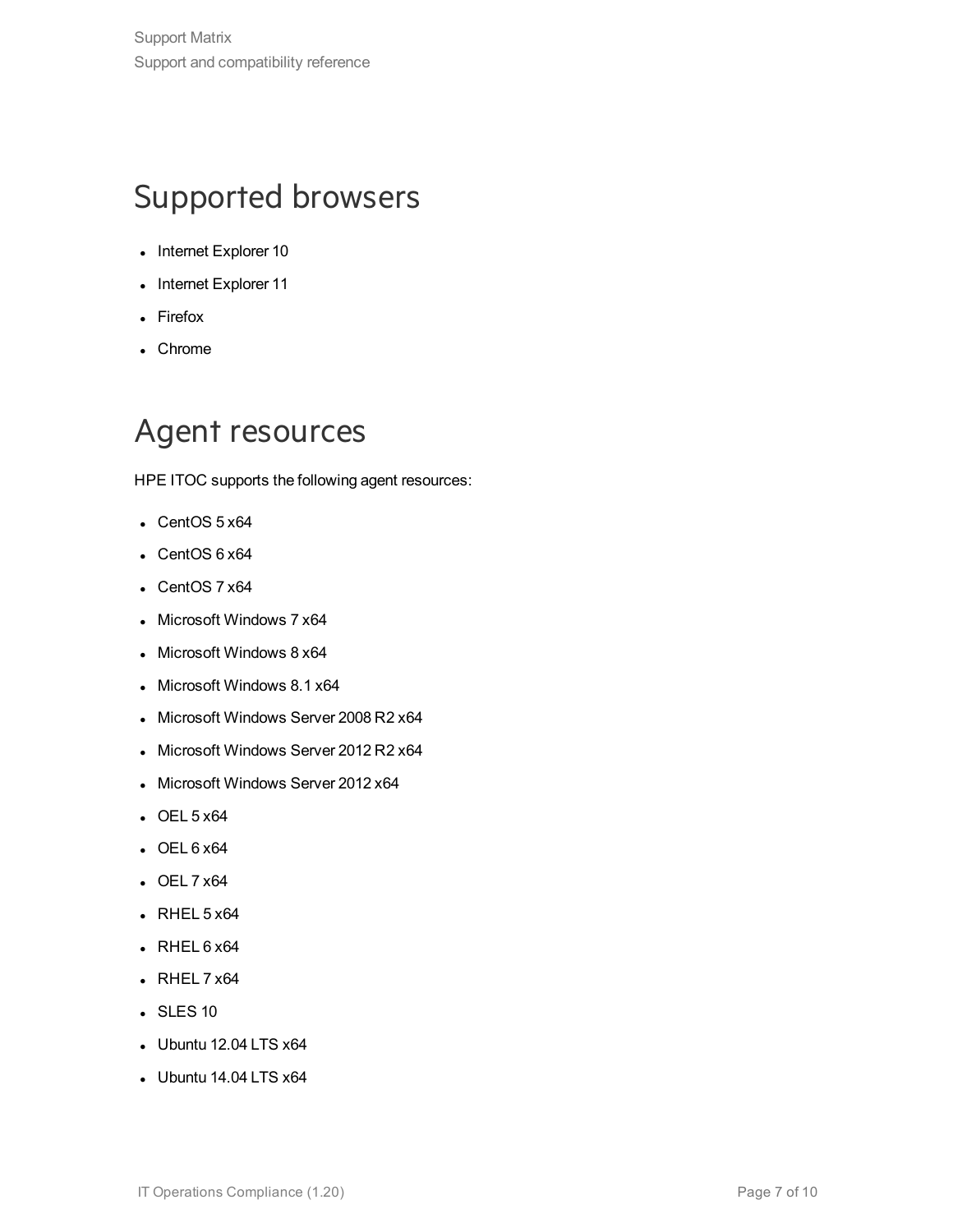# <span id="page-7-0"></span>Matrix for HPE ITOC-HPE SA integration

The following table is a matrix of the required operating systems, HPE SA, and HPE ITOC versions required to integrate HPE SA with HPE ITOC.

The Resource Manager Adapter should match HPE SA core server support and agent support.

|                        | <b>SA 10.20 Core</b><br><b>Server Support</b> | <b>ITOC 1.20</b><br><b>Server</b><br><b>Support</b> | ITOC 1.20 Agent Support (x64<br>versions only) | DCAA 1.0<br>with SSH<br><b>Enabled</b> |
|------------------------|-----------------------------------------------|-----------------------------------------------------|------------------------------------------------|----------------------------------------|
| <b>RHEL 5</b>          | Yes                                           | $\overline{\phantom{a}}$                            | Yes                                            | $\overline{\phantom{a}}$               |
| RHEL <sub>6</sub>      | Yes                                           | Yes                                                 | Yes                                            | $\overline{\phantom{a}}$               |
| RHEL 7                 | Yes                                           | Yes                                                 | Yes                                            | $\blacksquare$                         |
| OEL <sub>6</sub>       | Yes                                           | Yes                                                 | Yes                                            | $\blacksquare$                         |
| OEL <sub>7</sub>       | $\blacksquare$                                | Yes                                                 | Yes                                            | $\overline{\phantom{a}}$               |
| CentOS <sub>5</sub>    | $\blacksquare$                                | $\overline{\phantom{a}}$                            | Yes                                            | $\overline{\phantom{a}}$               |
| CentOS <sub>6</sub>    | $\overline{\phantom{a}}$                      | Yes                                                 | Yes                                            | Yes                                    |
| CentOS <sub>7</sub>    | $\blacksquare$                                | Yes                                                 | Yes                                            | $\blacksquare$                         |
| <b>SLES 11</b>         | Yes                                           | $\overline{\phantom{a}}$                            | Yes                                            | $\overline{\phantom{a}}$               |
| <b>Ubuntu</b><br>12.04 | $\blacksquare$                                | $\overline{\phantom{a}}$                            | Yes                                            | $\overline{\phantom{a}}$               |
| <b>Ubuntu</b><br>14.04 | $\overline{\phantom{a}}$                      | $\overline{\phantom{a}}$                            | Yes                                            | $\overline{\phantom{a}}$               |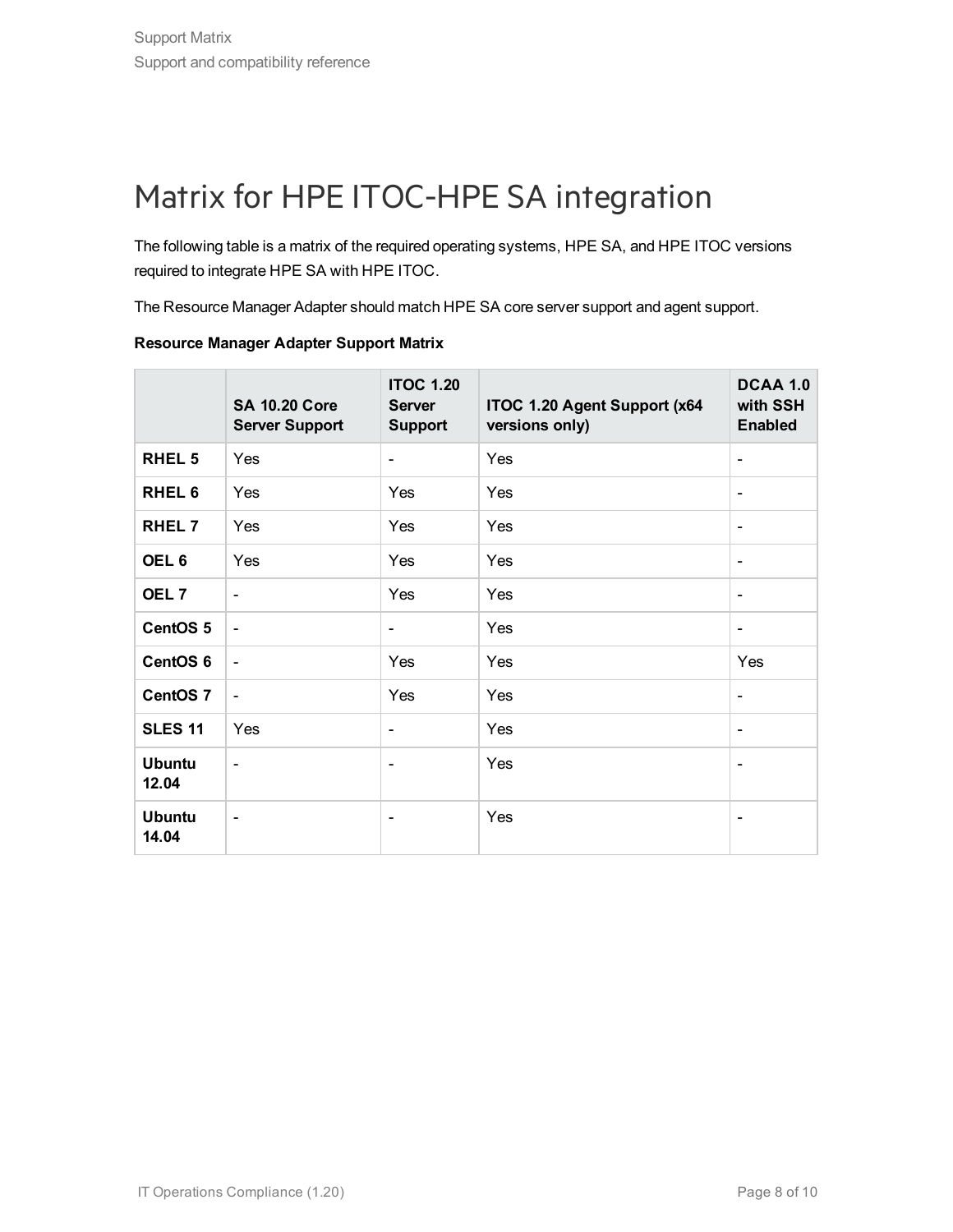# <span id="page-8-0"></span>Send documentation feedback

If you have comments about this document, you can contact the [documentation](mailto:hpe_itoc_docs@hpe.com?subject=Feedback on Support Matrix (IT Operations Compliance 1.20)) team by email. If an email client is configured on this system, click the link above and an email window opens with the following information in the subject line:

#### **Feedback on Support Matrix (IT Operations Compliance 1.20)**

Just add your feedback to the email and click send.

If no email client is available, copy the information above to a new message in a web mail client, and send your feedback to hpe\_itoc\_docs@hpe.com.

We appreciate your feedback!